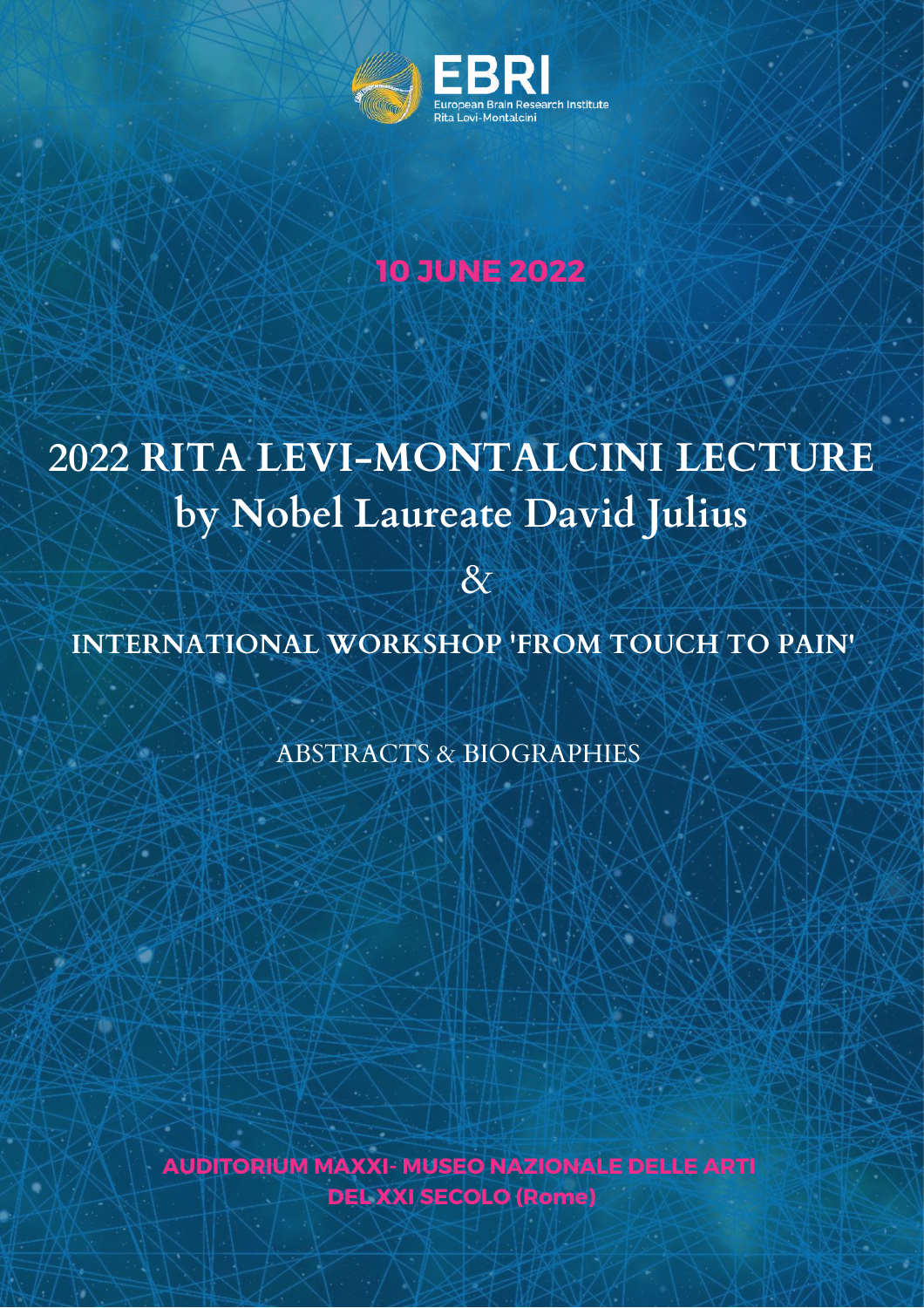

## **Nobel Laureate**



**David Julius** Morris Herzstein Chair in Molecular Biology and Medicine, Professor and Chair in the Department of Physiology, University of California

#### **Gut Feelings: probing mechanisms of visceral pain**

Gastrointestinal discomfort and pain are associated with inflammatory and post-inflammatory disorders (such as irritable bowel syndrome) that can leave sufferers with chronic visceral pain and hypersensitivity long after signs of tissue injury and inflammation have resolved. IBS and other such functional pain disorders also show a substantial sex disparity, with about three-fold greater prevalence among women than men. This seminar will focus on interactions between primary afferent nerve fibers and sensory neuroendocrine cells in the gut, with the goal of understanding how these interactions contribute to acute and persistent visceral pain in males and females.

#### **Biography**

*David Julius, a native of New York City, received his undergraduate degree from MIT, where he worked with Alexander Rich studying mechanisms of tRNA aminoacylation. He then moved to the University of California at Berkeley for graduate studies with Jeremy Thorner and Randy Schekman, elucidating mechanisms of peptide hormone processing and secretion in yeast, followed by postdoctoral studies with Richard Axel at Columbia University, where he identified genes encoding members of the serotonin receptor family. David then joined the faculty at the University of California, San Francisco, where he is currently the Morris Herzstein Chair in Molecular Biology and Medicine and Professor and Chair in the Department of Physiology.*

*A major focus of David's work is to elucidate molecular mechanisms of somatosensation and pain, and sensory adaptation. His group has exploited the properties of natural products to discover a family of thermo- and chemo-sensitive ion channels that enable sensory nerve fibers to detect hot or cold temperatures and other noxious stimuli. With the aid of genetic, electrophysiological, and behavioral methods, they have determined how these ion channels contribute to pain sensation, and how channel activity is modulated in response to tumor growth, infection, or other forms of injury that produce inflammation and pain hypersensitivity.*

*David is a member of the National Academy of Sciences, the National Academy of Medicine, the American Academy of Arts and Sciences, the Hungarian Academy of Sciences (Honorary), and the Norwegian Academy of Science and Letters (Foreign Member). His work has been recognized by numerous awards, including the Shaw Prize in Life Sciences and Medicine, the Canada Gairdner International Award, the Breakthrough Prize in Life Sciences, and the Nobel Prize in Physiology or Medicine.*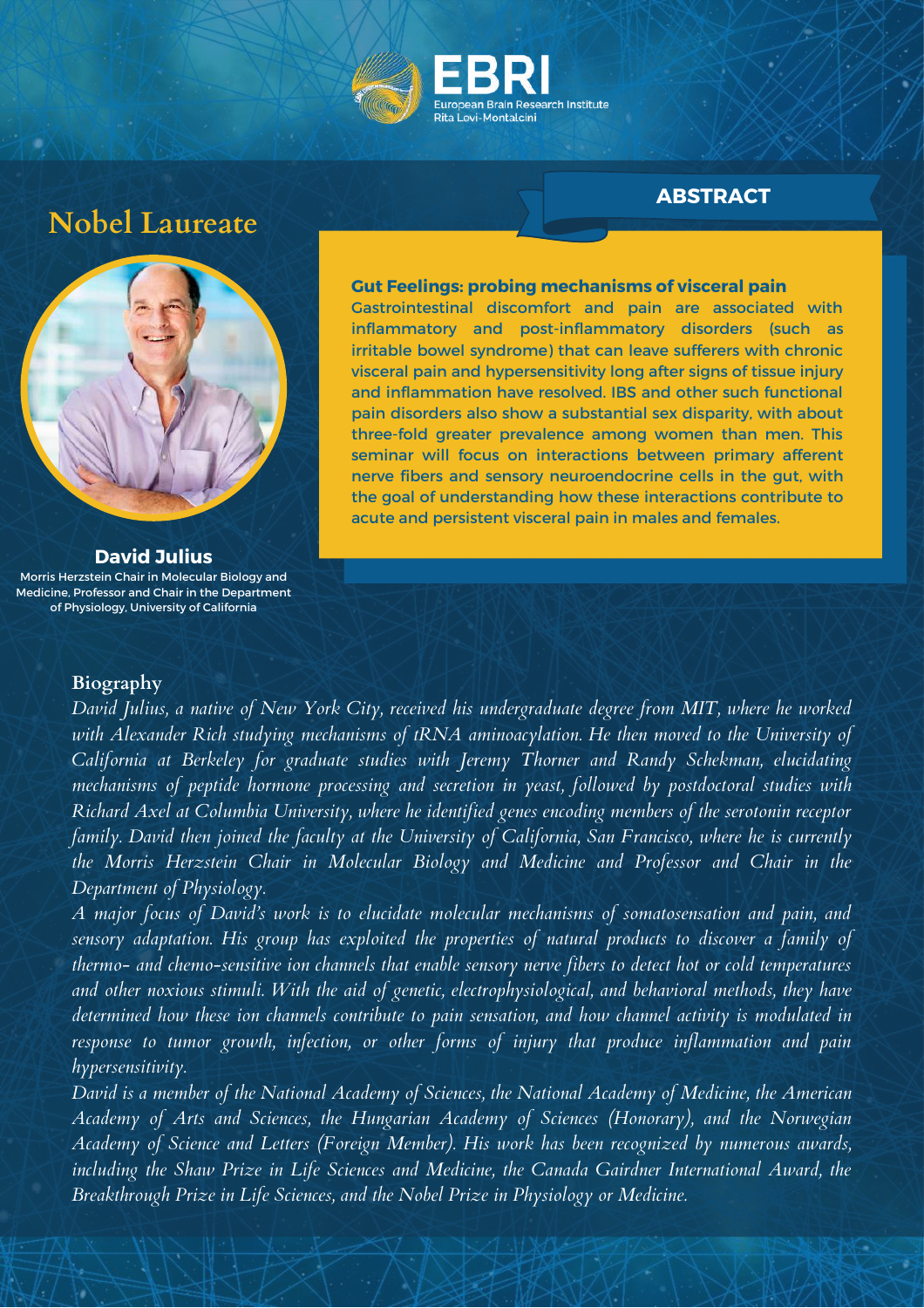



#### **Bailong Xiao**

School of Pharmaceutical Sciences & Tsinghua-Peking Joint Center for Life Sciences, IDG/McGovern Brain Research Institute, Tsinghua University, Beijing, China

#### **Feeling Force with PIEZOs**

PIEZO1 and PIEZO2 have been identified by Patapoutian and colleagues as bona fide mechanoreceptors, which mediate the sense of gentle touch, proprioception, blood pressure, tactile pain and regulate cardiovascular function and bone formation and remodeling. To understand how PIEZOs function as mechanically activated cation channels to effectively convert piconewton-scale forces into selective cation permeation, we have first determined the cryo-EM structures of PIEZO1 and PIEZO2. PIEZOs possess a unique 38-transmembrane (TM) helix topology and form bowl-shaped trimers comprising a central ion-conducting pore with an extracellular cap and three curved and non-planar blades with intracellular beams, which may undergo force-induced deformation within lipid membranes. To explore the mechano-gating dynamics of PIEZO channels in lipid membranes, we have determined the curved and flattened structures of PIEZO1 reconstituted in liposome vesicles, directly visualizing the substantial deformability of the PIEZO1-lipid bilayer system and an in-plane areal expansion of approximately 300 nm2in the flattened structure. The curved structure of PIEZO1 resembles the structure determined from detergent micelles, but has numerous bound phospholipids. By contrast, the flattened structure exhibits membrane tension-induced flattening of the blade, bending of the beam and detaching and rotating of the cap, which could collectively lead to gating of the ion-conducting pathway. On the basis of the measured in-plane membrane area expansion and stiffness constant of PIEZO1, we calculate a half maximal activation tension of about 1.9 pN nm-1, matching experimentally measured values. Thus, our studies have provided a fundamental understanding of how the notable deformability and structural rearrangement of PIEZO achieve exquisite mechanosensitivity and unique curvature-based gating in lipid membranes.

#### **Biography**

Dr. Bailong Xiao is a Professor at the School of Pharmaceutical Sciences in Tsinghua University, as well as *a Principal Investigator at the Tsinghua-Peking Center for Life Sciences, the IDG/McGovern Institute for Brain Research, and the Beijing Advanced Innovation Center for Structural Biology. He obtained his B.S.* degree from the Sun Yat-Sen University in China in 2001, and did his PhD study in the University of *Calgary in Canada from 2001 to 2006, focusing on the structure-function relationship of the cardiac Ryanodine Receptor. From 2007 to 2012, he conducted his postdoctoral training with Dr. Ardem Patapoutian at the Scripps Research Institute in the United States, where he made contributions to the establishment of the mechanically activated PIEZO channel family and the identification of STIM1 as a novel temperature sensor. After joining the faculty of the School of Pharmaceutical Sciences in Tsinghua University in 2013 as an Assistant Professor, he has established a multidisciplinary research program to advance the understanding of the structure-function relationships as well as physiological and pharmacological regulations of PIEZO channels.*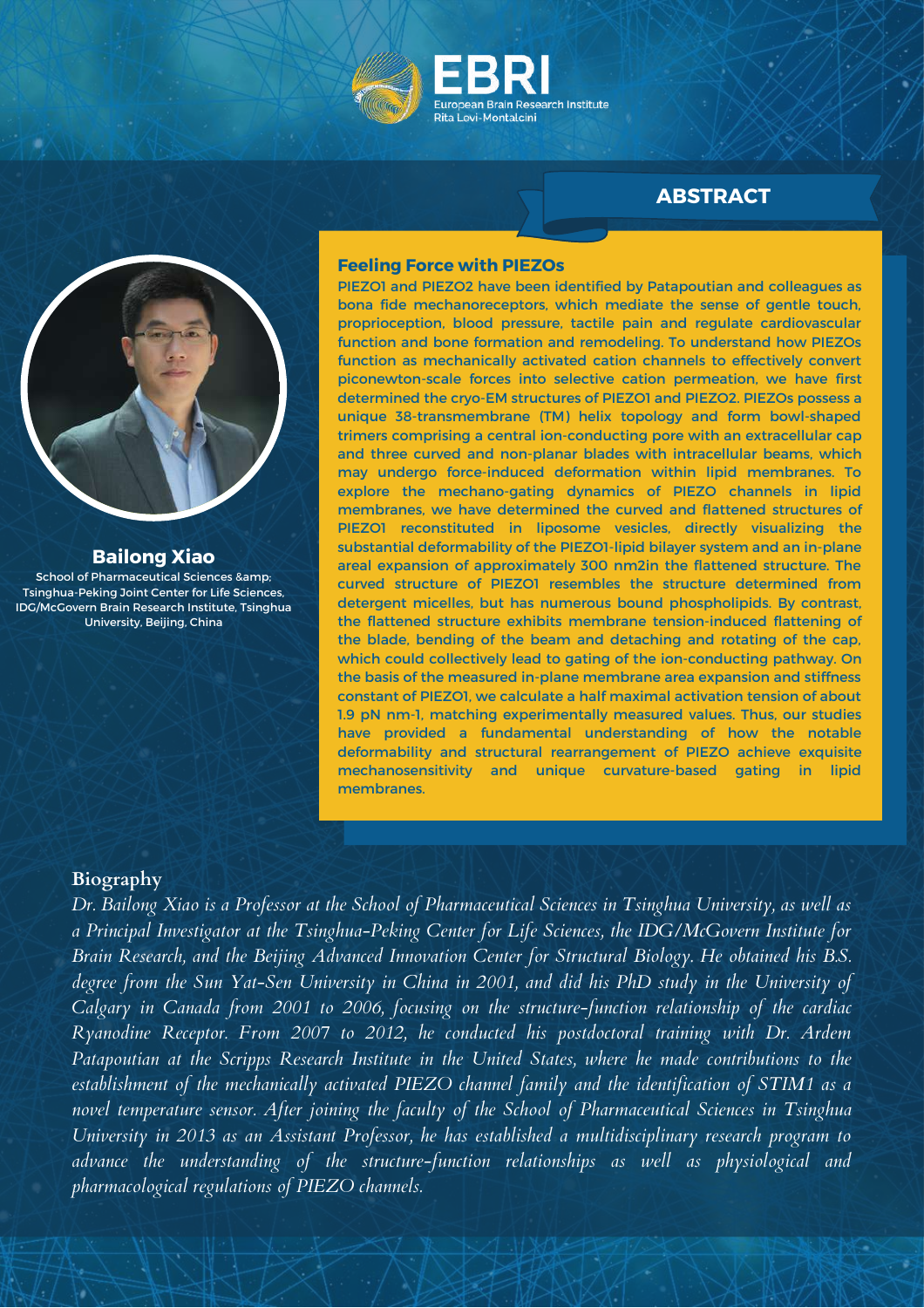



**Vera Moiseenkova-Bell** Department of Systems Pharmacology and

Translational Therapeutics, Perelman School of Medicine, University of Pennsylvania, Philadelphia, USA

#### **TRPV Channels Gating by Endogenous and Exogenous Modulators**

Transient Receptor Potential channels from the vanilloid subfamily (TRPV) are a group of cation channels that play a critical role in a variety of physiological and pathophysiological

processes. They are modulated by a variety of endogenous stimuli as well as a range of natural and synthetic compounds. Their roles in human health make them of keen interest, particularly from a pharmacological perspective. However, despite this interest, the complexity of these channels has made it difficult to obtain high resolution structures until recently. With the cryoelectron microscopy (cryo-EM) resolution revolution, our laboratory produced several TRPV channels structures and determine mechanisms of TRPV channels activation, inhibition and desensitization. This newly obtained information could guide us towards the design of novel TRPV channles specific therapeutic molecules.

#### **Biography**

*Dr. Moiseenkova-Bell is a membrane protein biochemist and a structural biologist with expertise in cryo-electron microscopy (cryo-EM). Her research is focused on structure-function analysis of Transient Receptor Potential (TRP) channels and their interaction with agonists/antagonists to enhance our understanding of their function at the molecular level. In addition, her laboratory research program seeks to understand how TRP channels regulate cellular functions and the role of their dysregulation in human disease.*

*After obtaining a M.S. degree in Physics from Moscow State University in 1999, Dr. Moiseenkova-Bell switched to a* biological research area and received Ph.D. in Cellular Physiology & amp; Molecular Biophysics from the University of *Texas Medical Branch in 2004. During her graduate work, she was the first to develop a methodology for overexpression and purification of functional TRP channels for structural studies. As a postdoctoral fellow, Dr. Moiseenkova-Bell continued her work on TRP channels at Baylor College of Medicine (BCM). During her training at BCM, she was the first researcher to solve and report the structure of a TRPV1 channel using cryo-EM. Because of this achievement, she received the Ruth McLean Bowman Bowers Excellence in Research Award from BCM. In 2009, Dr. Moiseenkova-Bell joined Department of Pharmacology at Case Western Reserve University (CWRU) as a tenure track Assistant Professor and was promoted to Associate Professor with tenure in 2016. Dr. Moiseenkova-Bell moved to University of Pennsylvania in 2018, where she is a Full Professor and she is continuing her work on understanding molecular mechanisms of TRP channel activation, inhibition and desensitization using cryo-EM at the Department of Systems Pharmacology and Translational Therapeutics. She is also a Faculty Director of the Beckman Center for Cryo-EM and Electron Microscopy Resource Laboratory at the University of Pennsylvania.*

*In the past twelve years, Dr. Moiseenkova-Bell established herself as an independent scientist and as an expert in the field of TRP channels, focused on structural and functional analysis. She has published papers in Journal of Biological Chemistry, Journal of General Physiology, Molecular and Cellular Biology, Structure, Cell Reports, Nature Communications, Nature Structural and Molecular Biology. She has given numerous invited seminars and presentations both at the national and international levels. Dr. Moiseenkova-Bell has secured funding for her research from American Lung Association, American Heart Association, Mt. Sinai Foundation, Pfizer and NIH.*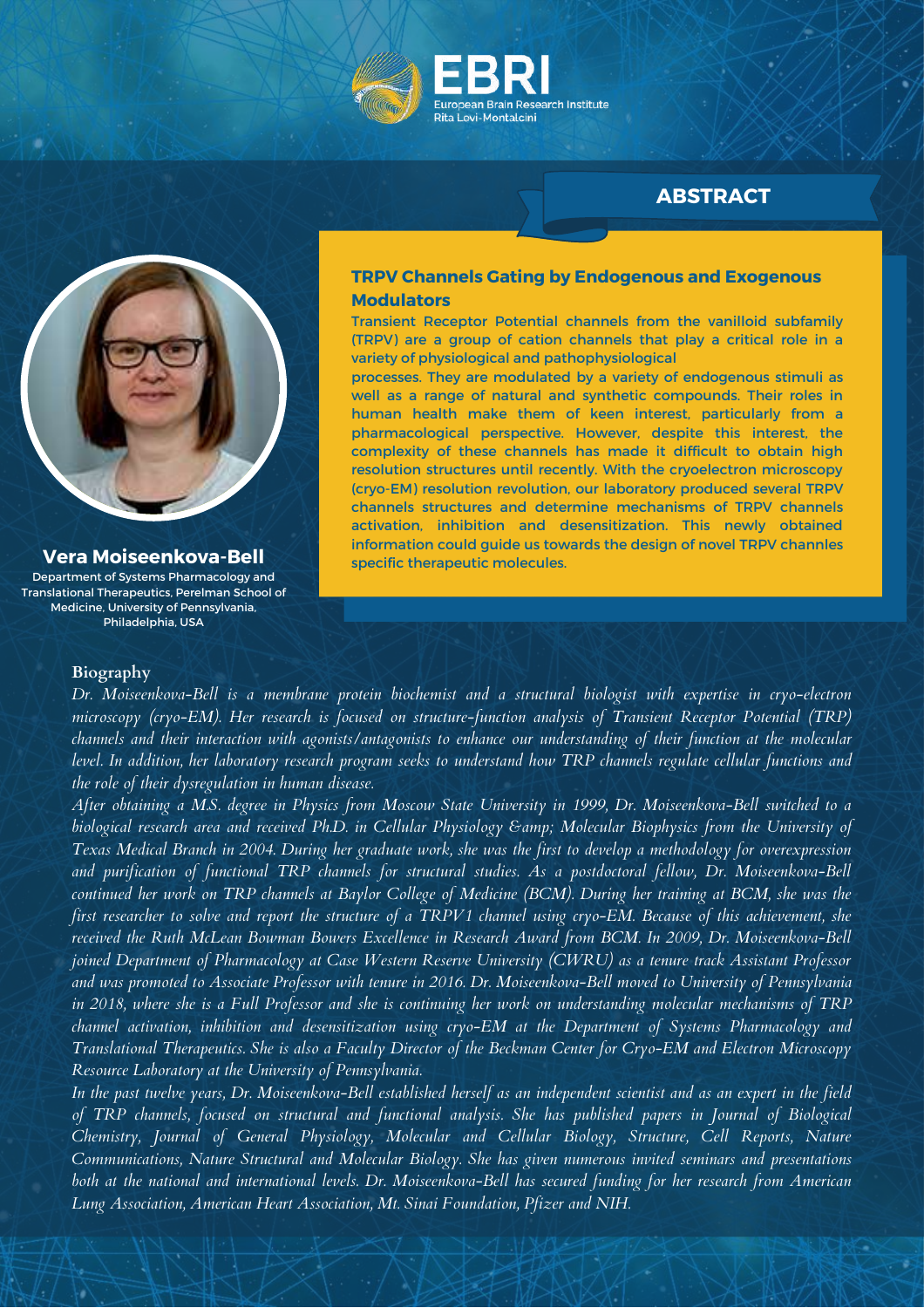



**Gary Lewin** Molecular Physiology of Somatic Sensation, Max Delbrück Center for Molecular Medicine, Berlin

#### **Molecular tethers and novel ion channels required for touch**

The fingertip feel of the finest silk requires mechanoreceptors in the skin that are able to detect nanometer scale mechanical deflections. The sensory transduction events required for our sense of touch are widely accepted to be due to the opening of fast mechanosensitive ion channels. However, work from model organisms like flies and worms has long suggested that sensory transduction channels may be tethered and gated by movement of the extracellular matrix. We have provided evidence that proteinaceous extracellular tethers are required for normal touch receptor function and such proteins may convey force from the matrix to mechanosensitive ion channels (Hu et al 2010; Chiang et al 2011). The molecular identity of such tether proteins was, however, unknown. Using mouse genetics and highly site-specific proteases we have now identified at least one component of such "touch tethers". The mechanosensitive ion channel, PIEZO2 is regulated by stomatin-like protein-3 oligomers (STOML3) and the Stoml3gene is, like Piezo2,genetically required for normal touch. However, both these proteins are dispensable for mechanotransduction in more than half of all touch receptors. In this lecture I will show evidence that a second mechanosensitive ion channel ELKIN1 is required for touch transduction in a Piezo2 independent manner. We conclude that there are multiple molecular players in touch transduction that work together to build receptors capable of detecting nanoscale mechanical events.

The Piezo2 ion channel is genetically required for normal touch sensation in mice, but is dispensible for the function of more that 50.

#### **Biography**

Gary is Manx and grew up in Douglas on the Isle of [Man.H](http://www.isle-of-man.com/)e received his first degree in Physiology and Pharmacology from Sheffield University in 1986, then worked on his doctoral thesis in Stephen B. McMahon's *lab at St. Thomas's Hospital Medical school in London. He received his Ph.D. in February of 1990.*

He then moved to the lab of [Professor](http://naples.cc.sunysb.edu/CAS/neuro.nsf/pages/mendell) Lorne Mendellin New York at Stony Brook. He worked in Lorne's lab for almost four years and in the last year he was appointed Research Assistant Professor. It was in Lorne *Mendell's laboratory that Gary discovered that NGF is a critical mediator of hyperalgesia and pain. These findings formed the mechanistic basis of anti-NGF medication, like Tanezumab, that hold great promise for the treatment of inflammatory pain.*

In 1993 he received a von Humboldt [Fellowshipt](http://www.humboldt-foundation.de/en/programme/index.htm)o work in the department of [Neurobiochemistry](http://www.neuro.mpg.de/english/index2.html)at the Max-*Planck Institute for Psychiatry in Munich under the directorship of Professor Yves-Alain Barde. In February of* 1996 he took up an appointment as an independent Group Leader at the MDC in Berlin. The projects in his lab *first focused on the molecular basis of sensory neuron mechanotransduction and sensory ion channels. In 2003 Gary obtained a joint appointment at the Charité University Medical Faculty as a full Professor. The lab* recently developed small drug-like molecules that can interfere with touch sensation and can be used to treat pain. Over the last 10 years the Lewin lab has pioneered the molecular exploitation of extreme physiology observed in the naked mole-rat and other African rodents. The lab has broadened its outlook and now looks at molecules *that may promote metabolic health inspired by the phenomenal fitness and longevity of the naked mole-rat.*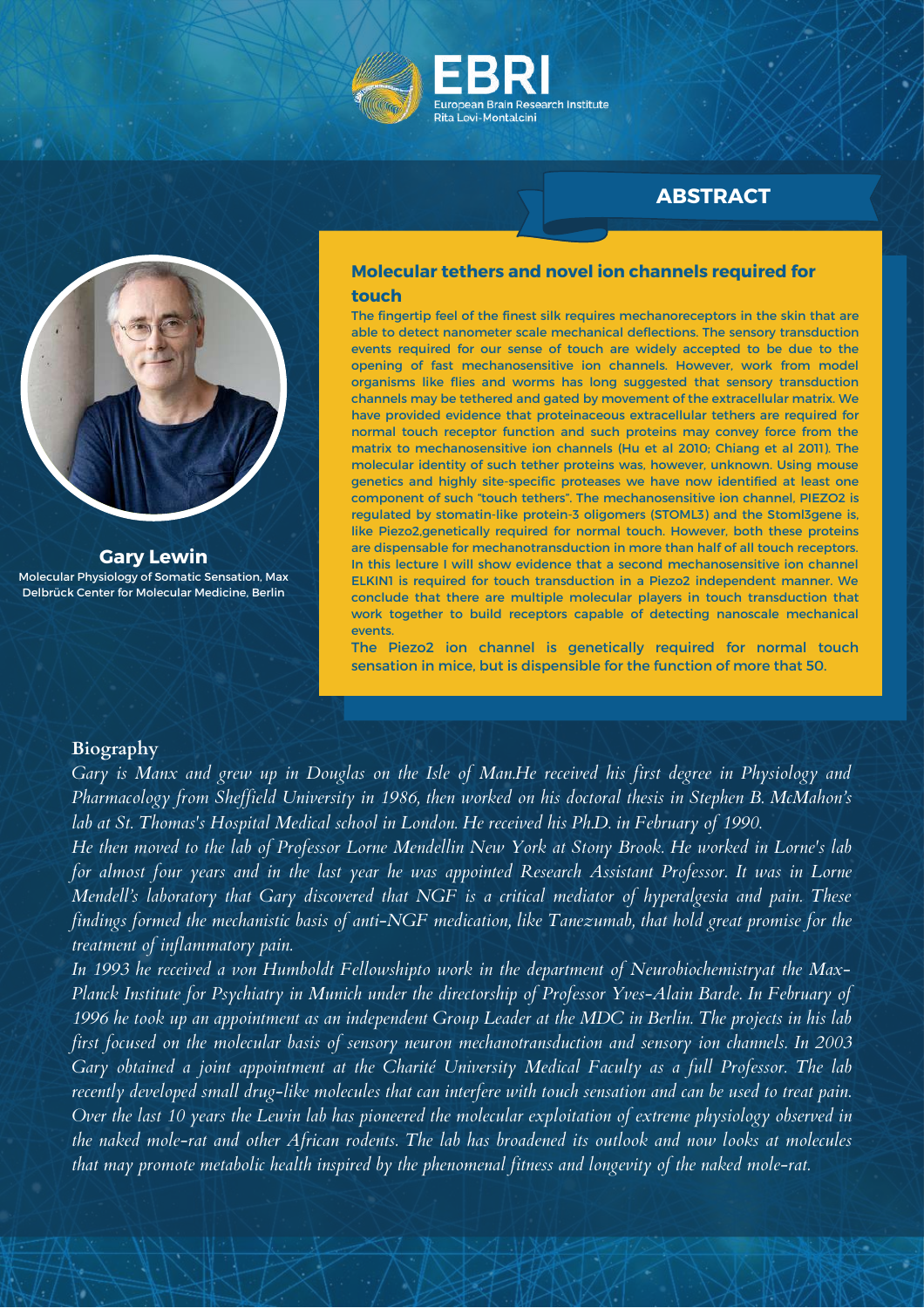



**Mathew Diamond** Scuola Internazionale Superiore di Studi Avanzati, Trieste

#### **How touch is processed to support multiple percepts**

When we consider the processing of a tactile stimulus, it is natural to focus on transduction mechanisms, the subsequent neuronal coding, and the perceptual outcome of this process. But a second percept, explicitly or implicitly, accompanies the tactile experience – the feeling of time occupied by that stimulus. To explore the connection between stimulus perception and time perception, we begin with human and rat psychophysics. When subjects judge the duration of a vibration applied to the fingertip (human) or whiskers (rat), increasing stimulus intensity leads to increasing perceived duration. Symmetrically, increasing vibration duration leads to increasing perceived intensity. From this relationship, we build a computational framework where the vibration-evoked firing early in the processing stream is accumulated by two integrators, in parallel, each integrator giving rise to a corresponding percept (intensity and duration). This framework predicts that direct intervention on the activity of sensory cortex will have perceptual effects on both intensity and duration, and we verify this by optogenetics in rats. Time is a sense without a sensory system; our experiments show how touch can be "highjacked" to supply the sensory input giving rise to perceived time.

#### **Biography**

*Mathew Diamond obtained his BSc in Engineering Science at the University of Virginia (USA) in 1984 and his PhD in Neurobiology at the University of North Carolina (USA) in 1989.*

*After a postdoctoral position at Brown University and an Assistant professor position at Vanderbilt University, Diamond joined the International School for Advanced Studies (SISSA). Since 2000 he has been a SISSA professor of Cognitive Neuroscience and Director of the Laboratory of Tactile Perception and Learning.*

*He serves on the faculty of: SISSA Phd in Cognitive Neuroscience; SISSA PhD in Theoretical and Scientific Data Science; Università Ca' Foscari (Venice)/SISSA Master's degree in Computational Neuroscience*

*Diamond's research is done through the SISSA Tactile Perception and Learning Laboratory. The lab aims to understand the neuronal language of memory and perception – how brain activity gives rise to meaningful percepts, how these are stored and recalled to guide decisions. Besides publications in journals, other work includes the 2011 and 2020 editions of the popular textbook From Neuron to Brain (Oxford Univ Press). The lab has trained 17 PhDs and 16 postdocs; among these, twelve nations are represented. Additionally, Diamond serves as the SISSA International Relations Delegate (2015-present). Recent* efforts concern setting up SISSA programs to host scholars (from PhD to faculty) fleeing from war. In the *last several months, the Afghanistan and Ukraine crises have been pressing.*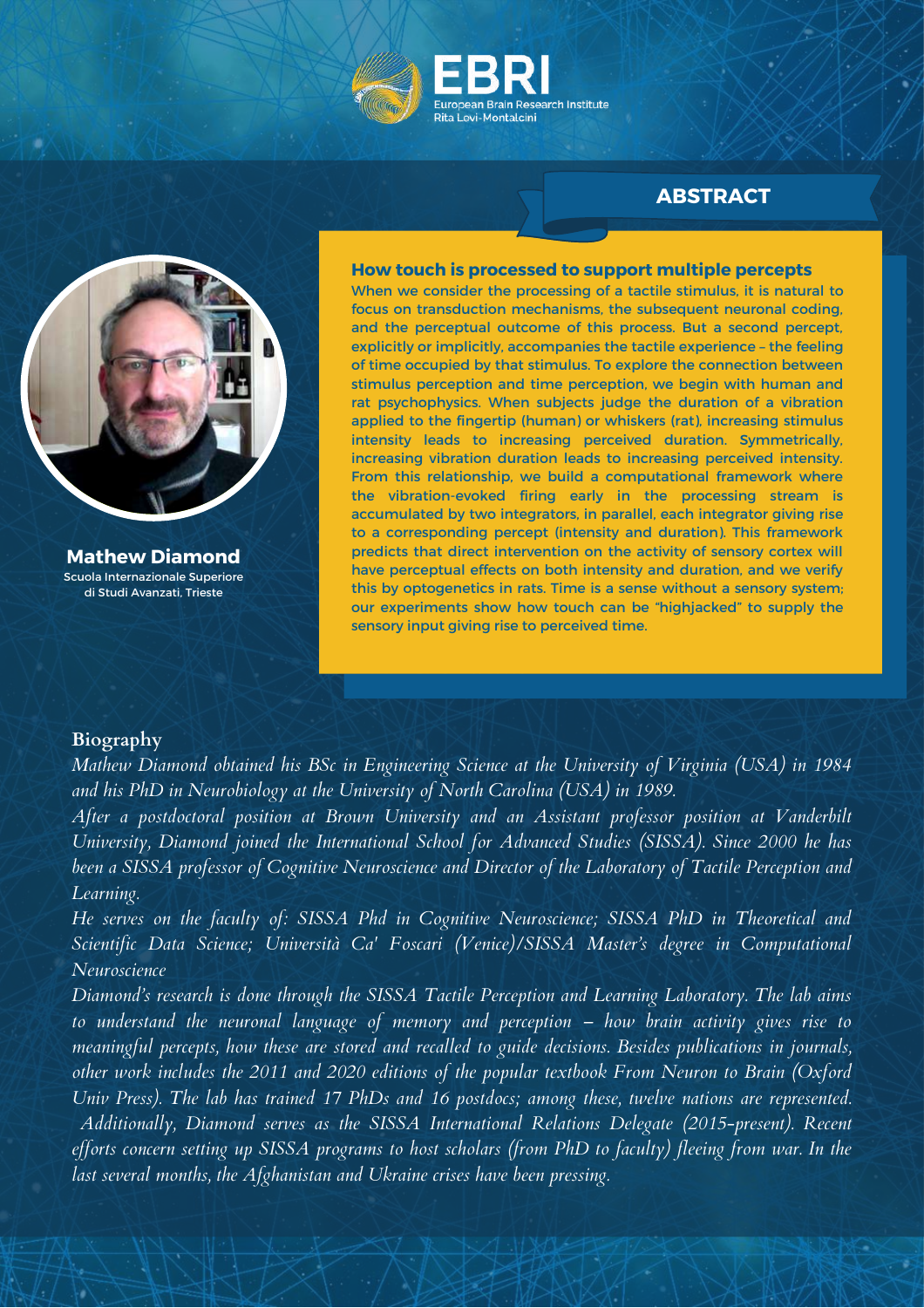



**Paul Heppenstall** Scuola Internazionale Superiore di Studi Avanzati, Trieste

#### **Developing tools to target Primary Afferent Subtypes**

A number of recent mouse genetic studies have demonstrated that distinct subpopulations of primary afferent contribute to behavioral responses to different types of mechanical, thermal and chemical nociceptive stimuli. Focusing on work from my laboratory in which we have targeted populations of sensory neuron defined by their Trk receptor expression, I will discuss how opto- and pharmacogenetic approaches can be used to control sensory input from the periphery and thus regulate behavior in transgenic mice. Taking this approach further I will show how these genetic strategies can also be translated into pharmacological technologies by means of the ligands that bind to membrane receptors expressed on these distinct populations of neuron. Using BDNF and NGF as examples, I will describe how cargoes such as photosensitizers can be attached to these molecules and delivered in vivo in mice. Application of light to the skin then results in retraction of neurons from their end organs and long-term reversal of pain behavior in animal models of acute, inflammatory and neuropathic pain. Finally, I will discuss how this technology can be applied to other ligands with the ultimate aim of gaining optical and chemical control over neuronal activity, thus inhibiting pain and itch at its source.

#### **Biography**

Paul Heppenstall trained as a physiologist at the University of Edinburgh for his PhD, before moving to the *Max Delbrueck Centrum, Berlin for postdoctoral training. In 2002, he was awarded a Junior Professor position in the Department of Anaesthesiology, Charité, Berlin where he started his own research programme in molecular pain research. In 2008, he moved to EMBL Rome where he led a research group studying the molecular physiology of somatosensation. In 2011, this was supplemented by a joint group leader position at the Molecular Medicine Partnership Unit (MMPU) in Heidelberg. Since 2018 he has* been a full professor at SISSA. Paul has been working in pain research for more than 25 years and has *made contributions to spinal cord physiology and pharmacology, sensory mechanotransduction, and* peripheral nervous system biology. A major focus of his laboratory is to now translate research findings into *new treatments for pain and itch.*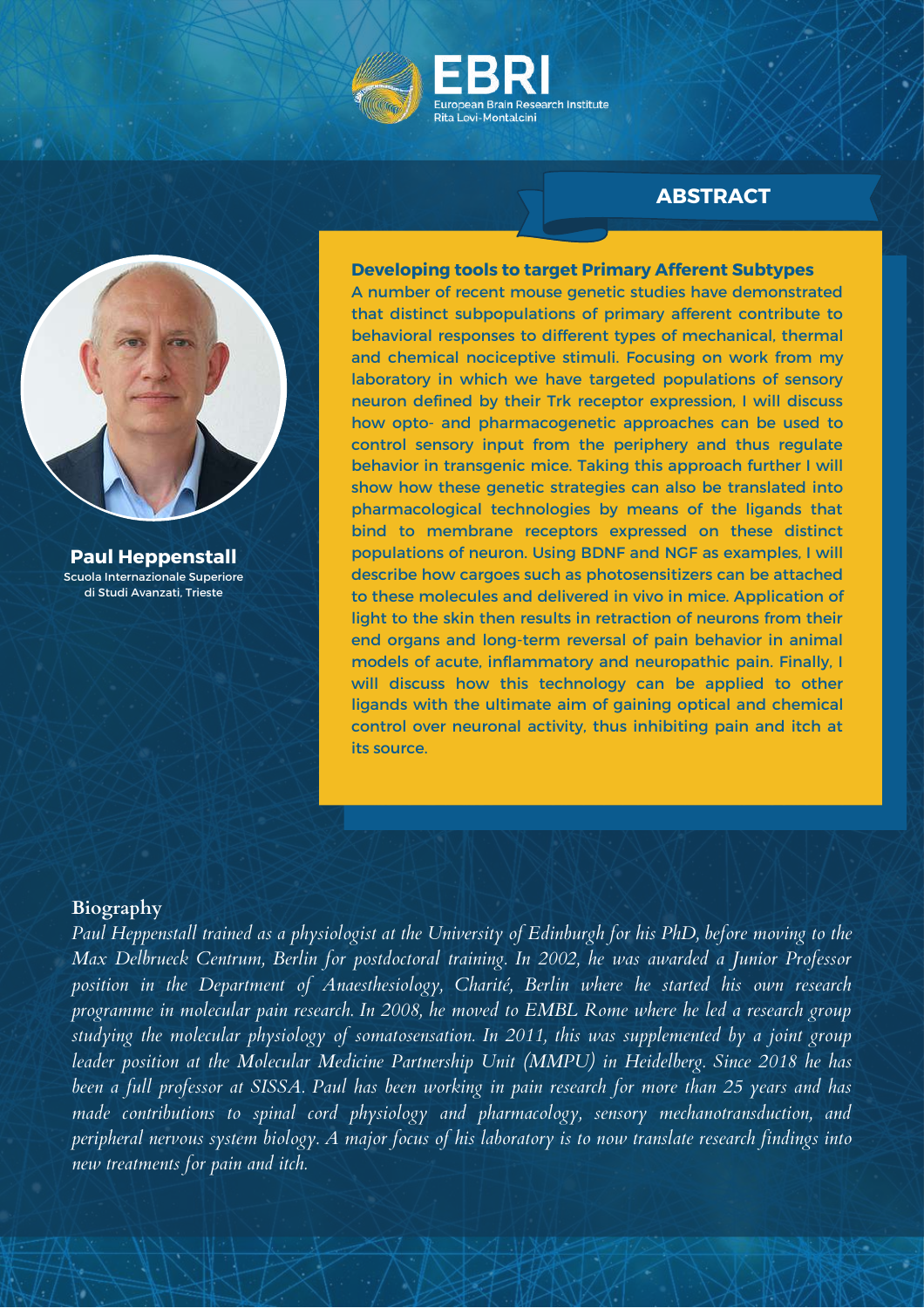



#### **Silvia Marinelli**

European Brain Research Institute (EBRI) 'Rita Levi-Montalcini' Group Leader Laboratory 'Neurons and microglia in the physiopathology of cortical microcircuits'

#### **TRPV1 and NGF signals in the brain**

In my presentation I will talk about the TRPV1 and NGF signals in the brain in both physiological and diseased conditions, including neuropathic pain. I will first provide separate evidence on the functional expression of these two systems in the microglia and their capability in regulating microglia to neuron communication. Next, I will show our recent findings on the interaction between TRPV1 and NGF signals and their relationship in the prefrontal cortex of transgenic mice. Overall, we can sum up a different and diverse reciprocal interactivity of the two systems in the brain, with respect to the peripheral nervous system.

#### **Biography**

*Born in Rome, Italy, Silvia Marinelli obtained her PhD in Neuroscience at University of Rome Tor Vergata after spending some years at the University of Sydney (Australia) where she studied the cellular mechanisms of descending control of pain transmission and gained interest in ion channels, i.e. TRPV1, involved in pain transmission at brain level.*

*She later joined the group of Alberto Bacci at the European Brain Research Institute (EBRI) 'Rita Levi-Montalcini', in Rome. There, she studied and identified specific forms of synaptic plasticity in cerebral cortex microcircuits. She is currently group leader of the laboratory Neurons and microglia in the physiopathology* of cortical microcircuits at EBRI. One of the main research interests of her laboratory is looking into the *cross-talk between microglia and neurons with the aim of uncovering specific signals underlying the neuroimmune communication.*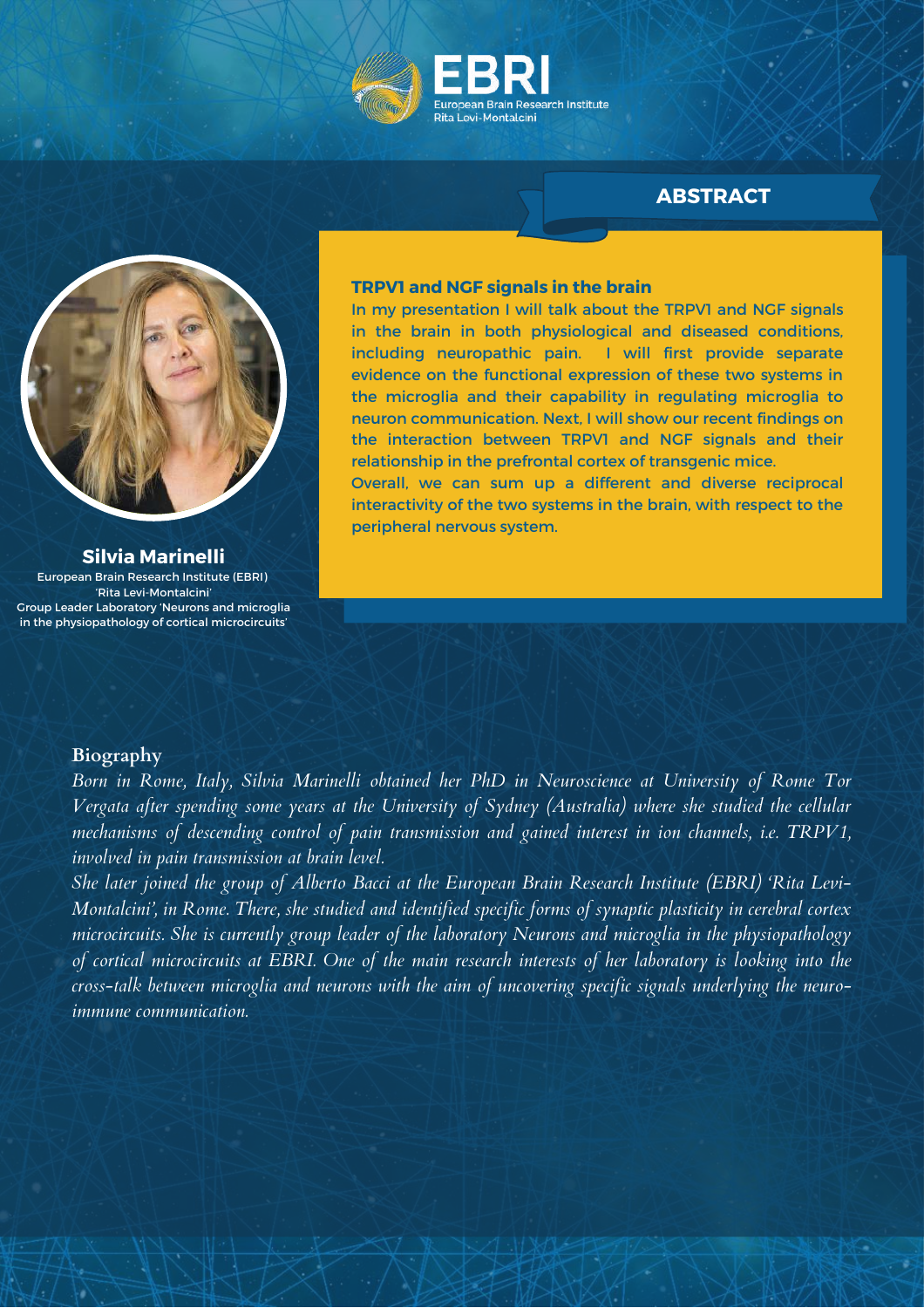



#### **Independence of neurons for trophic factors**

Little is known about how neurons become independent of trophic support. Answering this question will provide insight into how neurons avoid cell death and persist for a lifetime. An increased resistance to loss of trophic factors represents a protective mechanism to prevent neurodegeneration.

**Moses Chao** Depts of Cell Biology, Physiology & Neuroscience and Psychiatry NYU Langone Medical Center

#### **Biography**

*Moses V. Chao is Professor of Cell Biology, Physiology & Neuroscience and Psychiatry at NYU School of Medicine. His research interests lie in defining mechanisms used by trophic factors to change synaptic plasticity. Chao served as Senior Editor for the Journal of Neuroscienceand is a member of the Advisory Boards for the Simons and Pritzker Foundations, Target ALS and the Crick and Weizmann Institutes.* Chao was President of the Society for Neuroscience in 2012. He is a recipient of the Zenith Award, a *Jacob Javits Neuroscience Investigator Award, a Guggenheim Fellowship and the Julius Axelrod Prize.*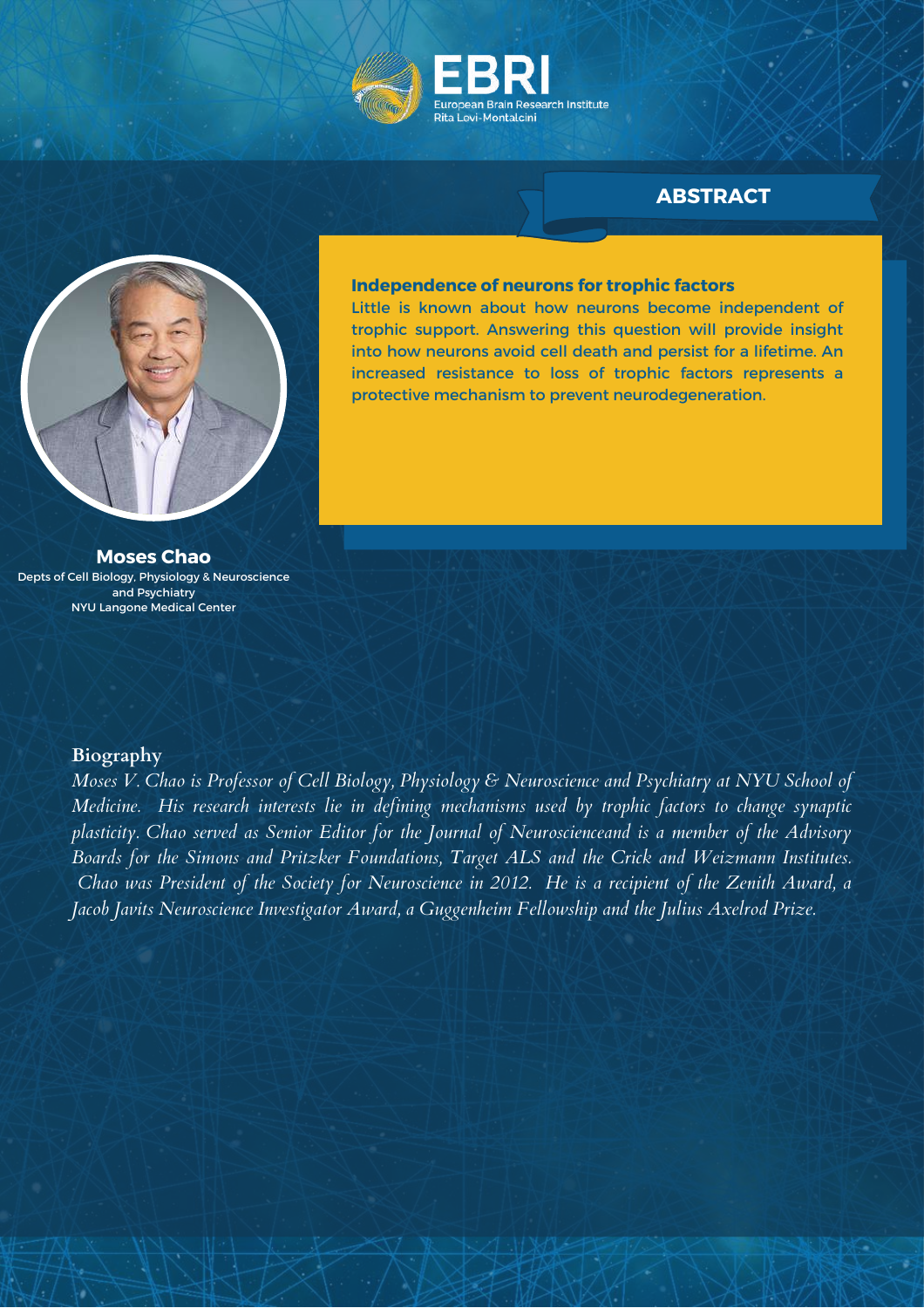



#### **Simona Capsoni**

Associate Professor,Physiology Section, Department of Neuroscience and Rehabilitation University of Ferrara; Bio@SNS, Laboratory of Biology, Scuola Normale Superiore, Pisa

#### **Genetic painlessness diseases: lessons from the NGF-TrkA system**

Nerve growth factor (NGF), by binding to TrkA and p75NTR receptors, regulates the survival and differentiation of sensory neurons during development and mediates pain transmission and perception during adulthood, by acting at different levels of the nervous system. This notion is also supported by the finding that mutations in the TrKA and NGF genes cause the painlessness diseases Hereditary Sensory and Autonomic Neuropathy type IV (HSAN IV) and V (HSAN V), respectively. Here we shall review the consequences of the R649W mutation in the TrkA gene and of the R100W mutation in the NGF gene. Each of them results in specific clinical signs: NGFR100Wdetermines congenital pain insensitivity with no overt cognitive disabilities, whereas TrkAR649Walso result in intellectual disability and anhidrosis. Here we will compare behavioral, biochemical, and histological findings in knock-in mice for these mutations to understand not only the possible mechanisms underlying the phenotype distinguishing HSAN IV from V, but also to highlight new roles of the NGF signalling system in central pathways controlling pain perception.

#### **Biography**

*Simona Capsoni received her DVM degree in 1990 and a PhD in Chemotherapy (1995) at University of Milan, Italy. During her studentship she spent more than one year at the Section on Pharmacology, NIMH,* NIH (Bethesda, USA). In 1996, she received a fellowship to be trained as industrial researcher. During that period, she spent one year at the International School for Advanced Studies in Trieste (ISAS, Italy) and then she *moved to Fidia Pharmaceuticals in Abano Terme (Italy).*

In 1998, SC moved back to ISAS and started her research on neurotrophins and Alzheimer's disease and a *long-lasting collaboration with Prof. Antonino Cattaneo. She characterized neurodegenerative phenotype of the* AD11 anti-Nerve Growth Factor (NGF) mouse model. In 2000 she started to set up the intranasal method to deliver NGF to the brain. In 2002 SC became the Head of the AD Research Program at Lay Line Genomics S.p.A., a biotech company spin-off of ISAS. In that period, she started to characterize the mutant form of human *NGF, painless NGF (hNGFp).*

*In 2008 she moved to the European Brain Research Institute where she continued to characterize hNGFp and* she had the opportunity to have as co-supervisor prof. Rita Levi-Montalcini on the characterization of the effects *of NGF deprivation on chicken embryo development.*

*In 2010 she joined the Bio@SNS Laboratory of Biology at Scuola Normale Superiore in Pisa (Italy) as contract junior professor where she discovered that NGF and hNGFp can af ect the pathophysiology of glial* cells, in particular microglia. At the same time, she started the line of research on NGF signalling system in *painlessness diseases. In 2016 SC became Associate Professor of Physiology at University of Ferrara and Scuola Normale Superiore where she is continues her research on the therapeutic application of hNGFp.*